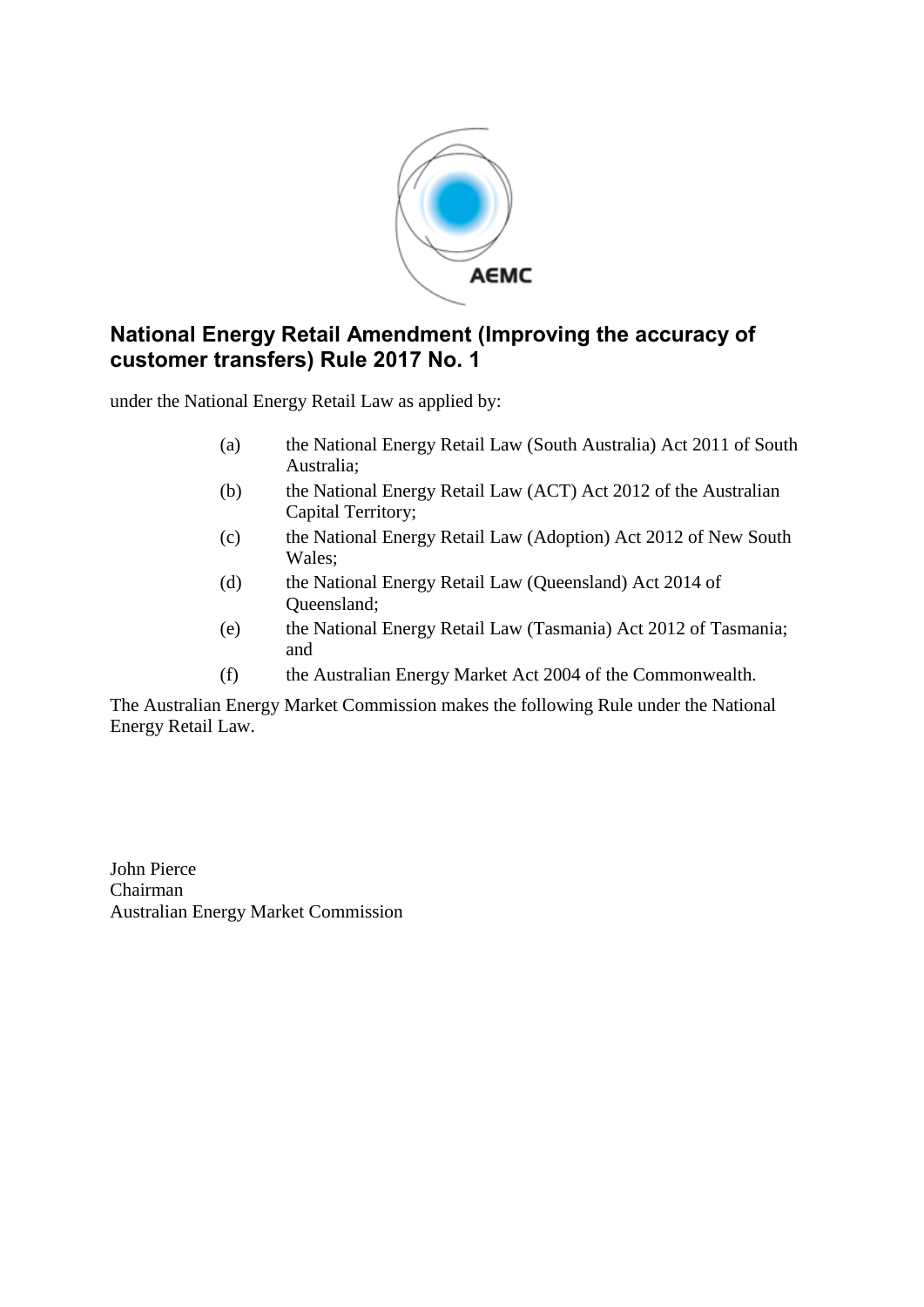## **National Energy Retail Amendment (Improving the accuracy of customer transfers) Rule 2017 No. 1**

## **1 Title of Rule**

This Rule is the National Energy Retail Amendment (Improving the accuracy of customer transfers) Rule 2017 No. 1.

## **2 Commencement**

Schedule 1 commences operation 3 August 2017.

Schedule 2 commences operation 2 February 2017.

# <span id="page-1-0"></span>**3 Amendment of the National Energy Retail Rules**

The National Energy Retail Rules are amended as set out in [Schedule 1.](#page-2-0)

# <span id="page-1-1"></span>**4 Savings and Transitional Amendments to the National Energy Retail Rules**

The National Energy Retail Rules are amended as set out in [Schedule 2.](#page-6-0)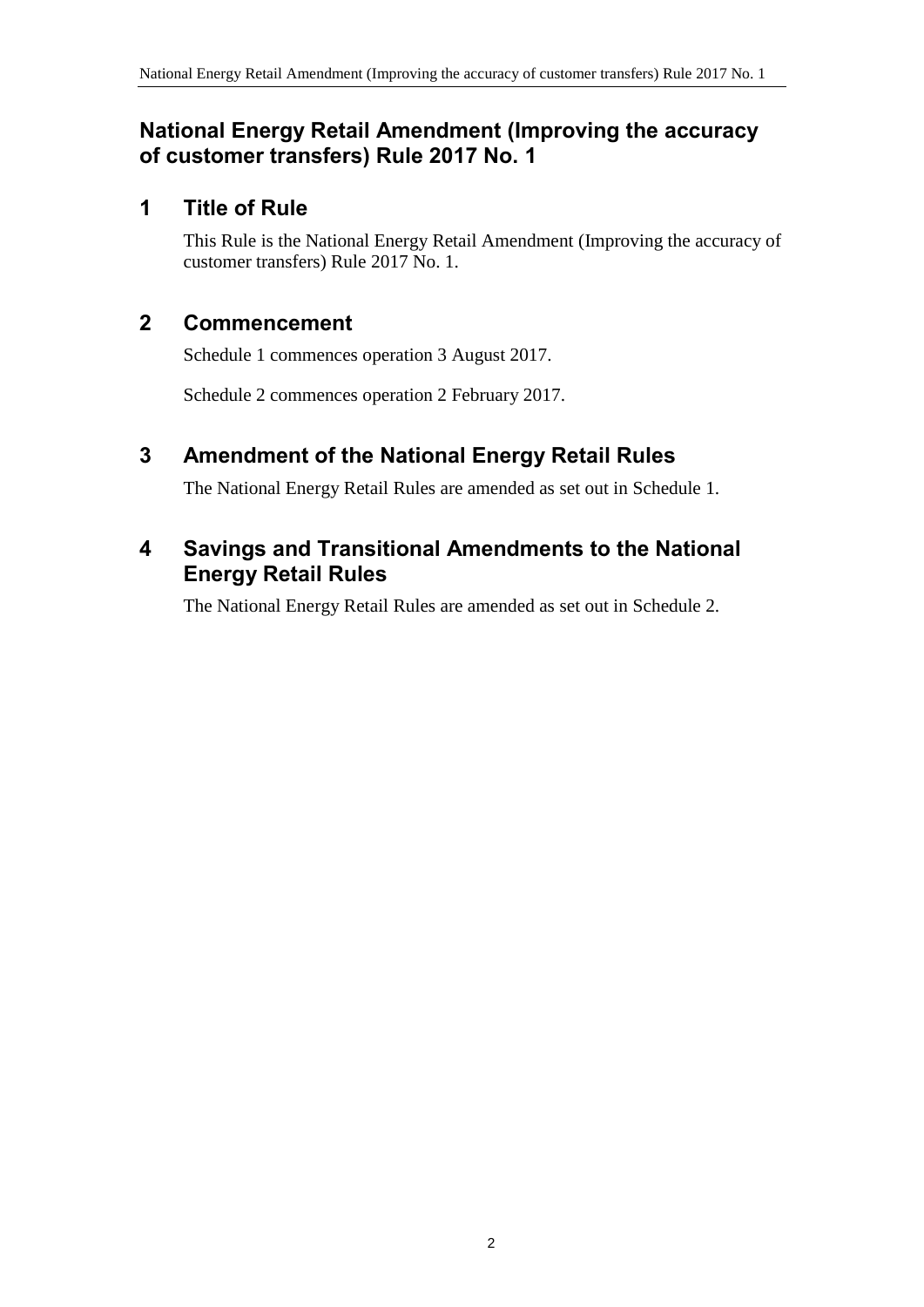### <span id="page-2-0"></span>**Schedule 1 Amendments of the National Energy Retail Rules**

[\(Clause](#page-1-0) 3)

### **[1] Part 1 Introduction and definitions**

In rule 3, insert the following new definitions in alphabetical order:

*void transfer* means the transfer of a small customer from a retailer to another retailer which is void under section 41(1) of *the Law*.

*void transfer date* means the date of the *void transfer*.

### **[2] Rule 40 Requirement for security deposit (SRC and MRC)**

In subrule  $40(1)(a)$ , after "customer retail contract and," insert "except in the circumstances specified in subrule (4A)."

### **[3] Rule 40 Requirement for security deposit (SRC and MRC)**

After subrule 40(4) insert:

- (4A) A retailer may require a small customer to provide a *security deposit* during the currency of a customer retail contract if:
	- (a) the small customer previously provided a *security deposit* to the retailer in connection with the customer retail contract;
	- (b) the *security deposit* was only returned to the small customer under rule  $45(1)(b)$  because the small customer was transferred to another retailer; and
	- (c) the small customer is transferred back to the retailer in accordance with rule 57A(4) because the transfer to another retailer was a *void transfer*.

## **[4] Rule 49 Termination of market retail contract**

After subrule 49(1) insert:

(1A) For the avoidance of doubt, where a new customer retail contract is made void by section 41(1) of *the Law* the provision of customer retail services under a different customer retail contract is taken never to have commenced for the purposes of subrule (1)(d).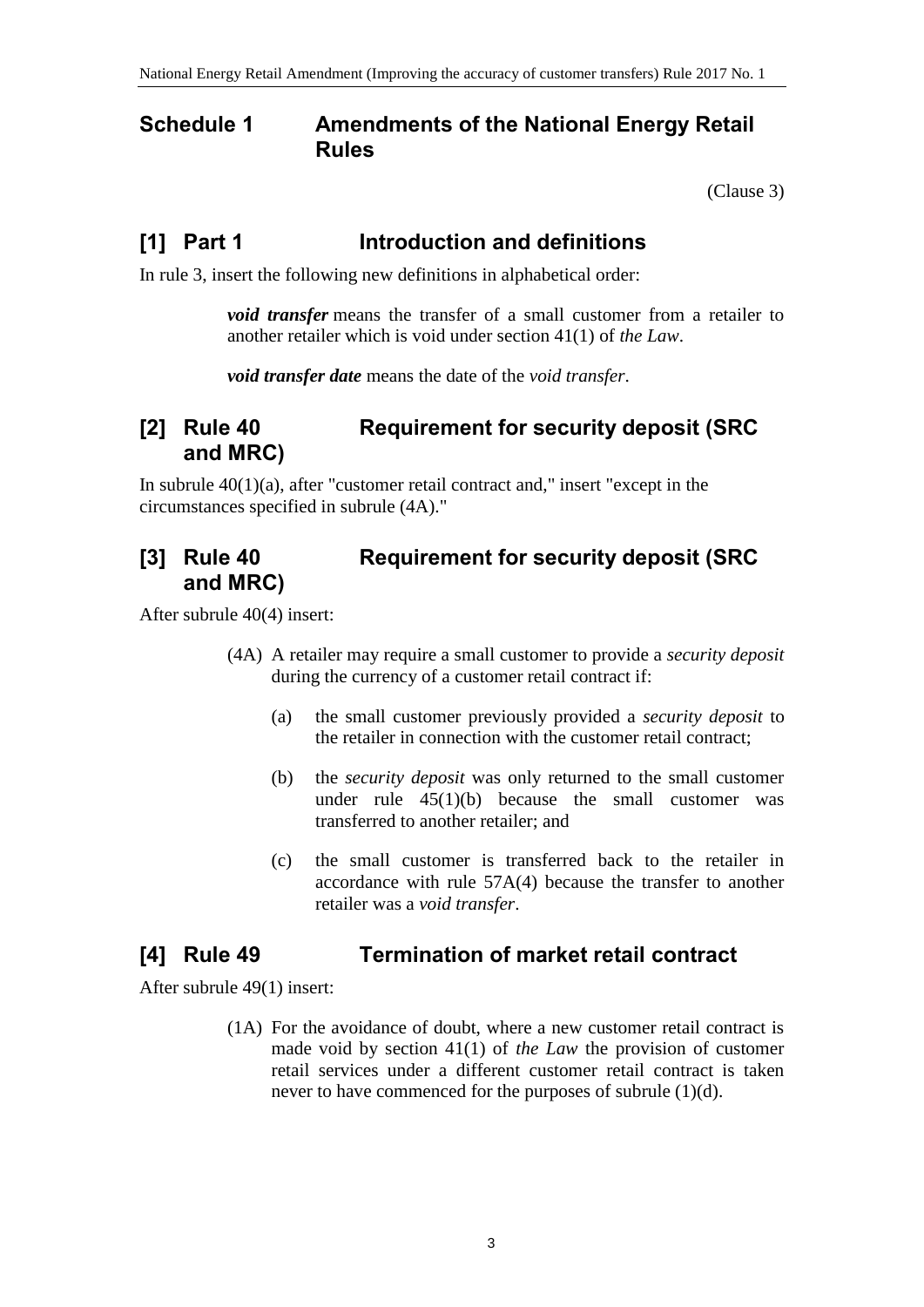### **[5] Rule 57 Retailer obligations in relation to customer transfer**

After subrule 57(2) insert:

(2A) Subrules (1) and (2) do not apply to a transfer of a small customer requested by a retailer under rule 57A(4)(a).

#### **[6] New Rule 57A Retailer obligations in relation to correction of transfers without consent**

After Rule 57 insert:

#### **57A Retailer obligations in relation to correction of transfers without consent**

- (1) If:
	- (a) a small customer contacts a retailer and indicates that it has been transferred to a retailer (the new retailer) without explicit informed consent; and
	- (b) the retailer the small customer contacts is not the customer's new retailer,

then the retailer the small customer contacts must notify the new retailer in writing within 3 business days of being contacted and request the new retailer to comply with subrule (3).

- (2) If the new retailer is contacted by another retailer under subrule (1) it will be taken, for the purposes of this rule and subrule  $116(1)(c1)$ , to have been contacted by the small customer for the purposes of section 41(2)(a) of *the Law*.
- (3) Within 10 business days of receiving a notice from another retailer under subrule (1) or from a small customer (as contemplated by *the Law*), the new retailer must:
	- (a) provide the record of the small customer's explicit informed consent to the customer; or
	- (b) if the small customer was transferred to the new retailer more than 12 months before the notification under subrule (1), notify the small customer that the transfer is not void under section 41(1) of *the Law*; or
	- (c) if it is established under section 41(2) of *the Law* that explicit informed consent was not obtained to the transfer of the small customer from a retailer (the original retailer) to the new retailer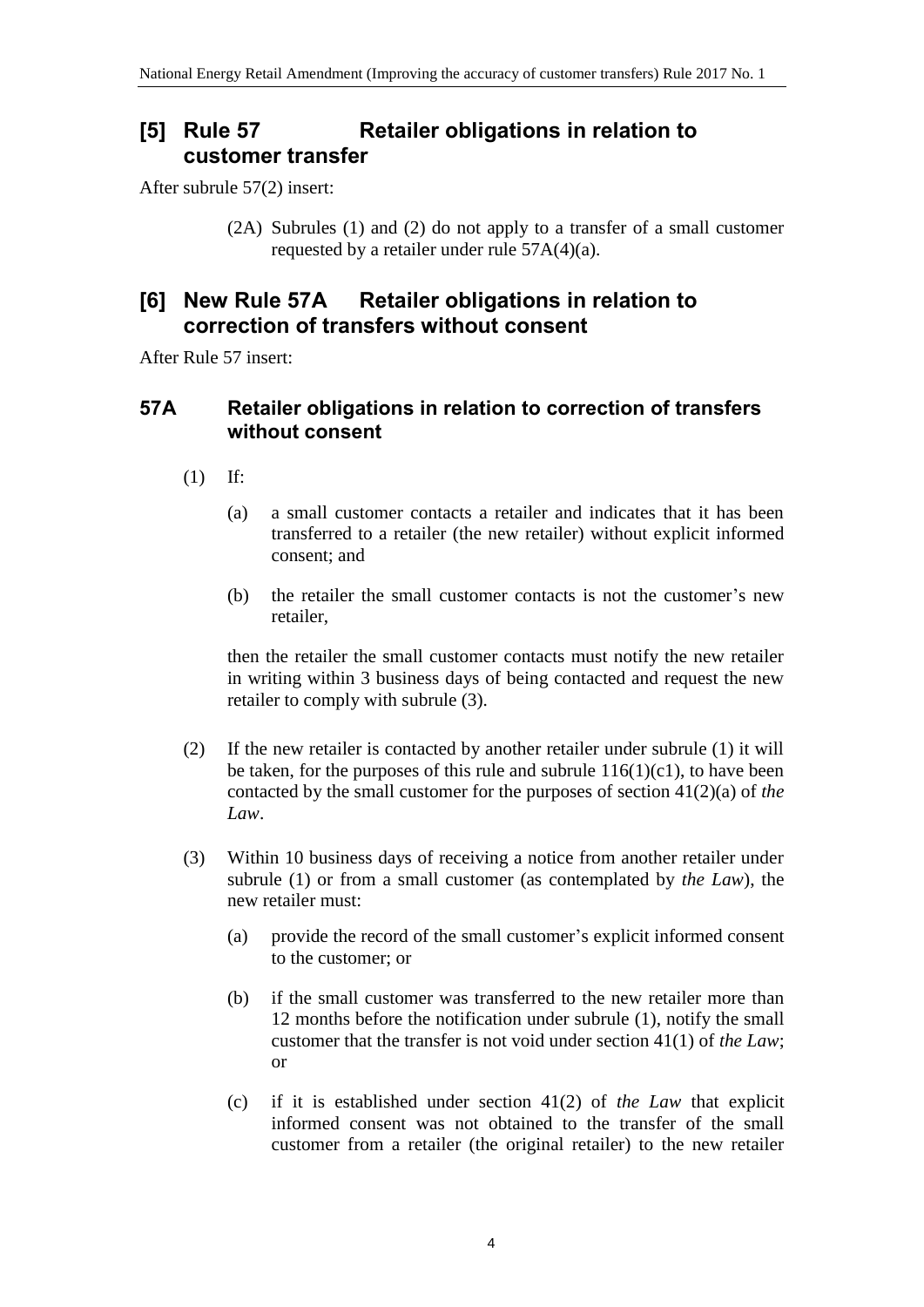then, in addition to its obligations under *the Law*, notify the original retailer in writing:

- (i) that the transfer of the small customer to the new retailer is a *void transfer* and the small customer is taken to have remained a customer of the original retailer despite the transfer of the customer to the new retailer under the Retail Market Procedures; and
- (ii) of the *void transfer date*.
- (4) Within 3 business days after receiving a notice under subrule (3)(c), the original retailer must:
	- (a) submit a request for the transfer of the small customer to the original retailer under the relevant Retail Market Procedures with effect from:
		- (i) the *void transfer date*; or
		- (ii) if the Retail Market Procedures do not permit a transfer date equal to the *void transfer date*, to the earliest transfer date permitted under those procedures; and
	- (b) give notice to the small customer that the transfer to the new retailer was a *void transfer* due to an absence of explicit informed consent and that the customer is taken to have remained a customer of the original retailer.
- (5) A notice to a small customer under subrule (4)(b) must:
	- (a) specify that the small customer is on the customer retail contract it was on with the original retailer immediately prior to the *void transfer date* unless:
		- (i) the previous customer retail contract was a market retail contract that has terminated other than as a result of the *void transfer*; or
		- (ii) immediately prior to the *void transfer date* the small customer was on a deemed customer retail arrangement with the original retailer,
	- (b) if subrule  $(a)(i)$  or  $(ii)$  applies, specify:
		- (i) that the small customer is on a deemed customer retail arrangement;
		- (ii) details of the prices, terms and conditions applicable to the sale of energy to the premises concerned under the deemed customer retail arrangement;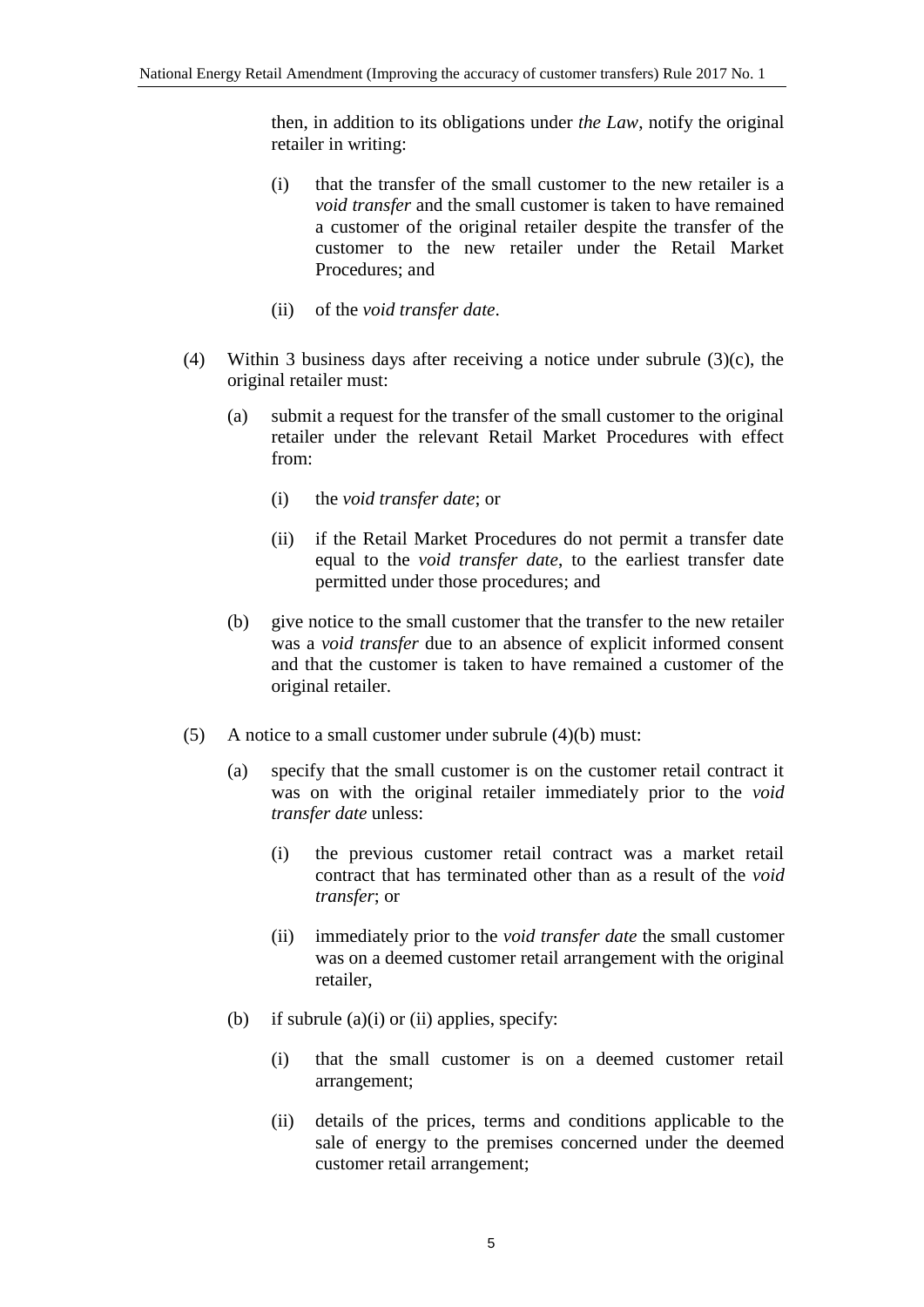- (iii) the customer's options for establishing a customer retail contract (including the availability of a standing offer); and
- (iv) the consequences for the customer if the customer does not enter into a customer retail contract (whether with the original retailer or another retailer), including the entitlement of the retailer to arrange for the de-energisation of the premises and details of the process for de-energisation.
- (6) If the original retailer charges a small customer an early termination charge in respect of the termination of a market retail contract and it is later established that the transfer to the new retailer was a *void transfer* the original retailer must credit the amount of any early termination charge paid by the small customer on the first bill after the transfer back to the original retailer in accordance with subrule (4)(a).
- (7) Despite this rule 57A, in the period from the *void transfer date* to the day on which the transfer requested under subrule  $(4)(a)$  is completed under the Retail Market Procedures, the new retailer is responsible for complying with these Rules as if it were the retailer of the small customer.
- (8) Rule 58 does not apply to transfers made under subrule (4)(a).

# **[7] Rule 70 Termination of standard retail contract (SRC)**

After subrule 70(1) insert:

(1A) for the avoidance of doubt, where a new customer retail contract is made void by section 41(1) of *the Law* the small customer is taken never to have received customer retail services under a different customer retail contract for the purposes of subrule (1)(c).

# **[8] Rule 116 When retailer must not arrange de-energisation**

After subrule 116(1)(c), insert:

(c1) where the customer has contacted the retailer under section  $41(2)(a)$ of *the Law* and the issue raised by the customer remains unresolved; or